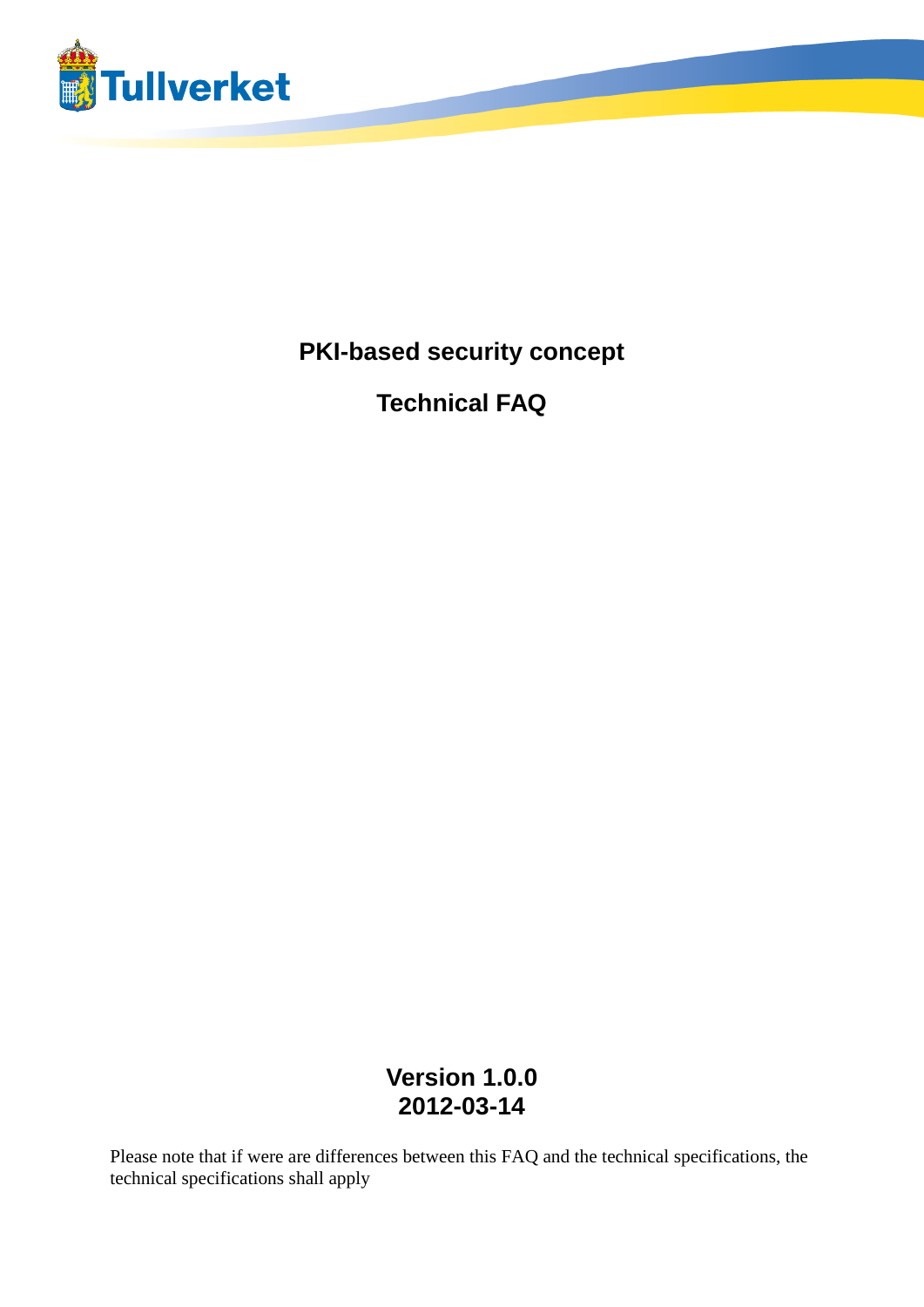## *Questions about the checksum/hash value*

#### **What digest algorithm should be used?** SHA-256.

## **Which part of the edifact interchange should be used to calculate the hash?**

UNH-UNT (inclusive).

#### **Which encoding should be used for the checksum?**

The checksum (hash value) should be hex encoded (not base64 encoded). There should be no whitespaces in the hex encoded value.

#### **How do we calculate the checksum (hash value)?**

It depends on which api you are using but may look something like this:

byte  $[]$  unhToUnt = ... md = MessageDigest.getInstance("SHA-256"); md.update(unhToUnt, 0, unhToUnt.length); byte  $\Box$  checksum = md.digest $\Diamond$ :

#### **Are there any command line tools for calculating the checksum?** OpenSSL could be used.

# **Why do I get error Z80 – invalid checksum**

openssl dgst -sha256

Some common reasons are:

- You are not signing UNH-UNT
- You are not using the correct algorithm (SHA-256)
- The byte representation of the checksum is not hex encoded

## *Questions about the digital signature/encrypted checksum*

## **What encryption algorithm should be used?**

RSA. Often hashing and signing is done in one single step using an algorithm named SHA256WithRSA

## **Which data should be signed?**

The byte representation of the checksum (not the hex encoded representation) should be signed.

## **How do we calculate the encrypted checksum (digital signature)?**

Depending on your environment the signing is done in one or two steps. In some environments (e.g. Java) it is the done in one step, in these cases you are signing the the content of UNH-UNT, e.g.

```
Signature sig = Signature.getInstance("SHA256WithRSA"); 
sig.initSign(signKey);
```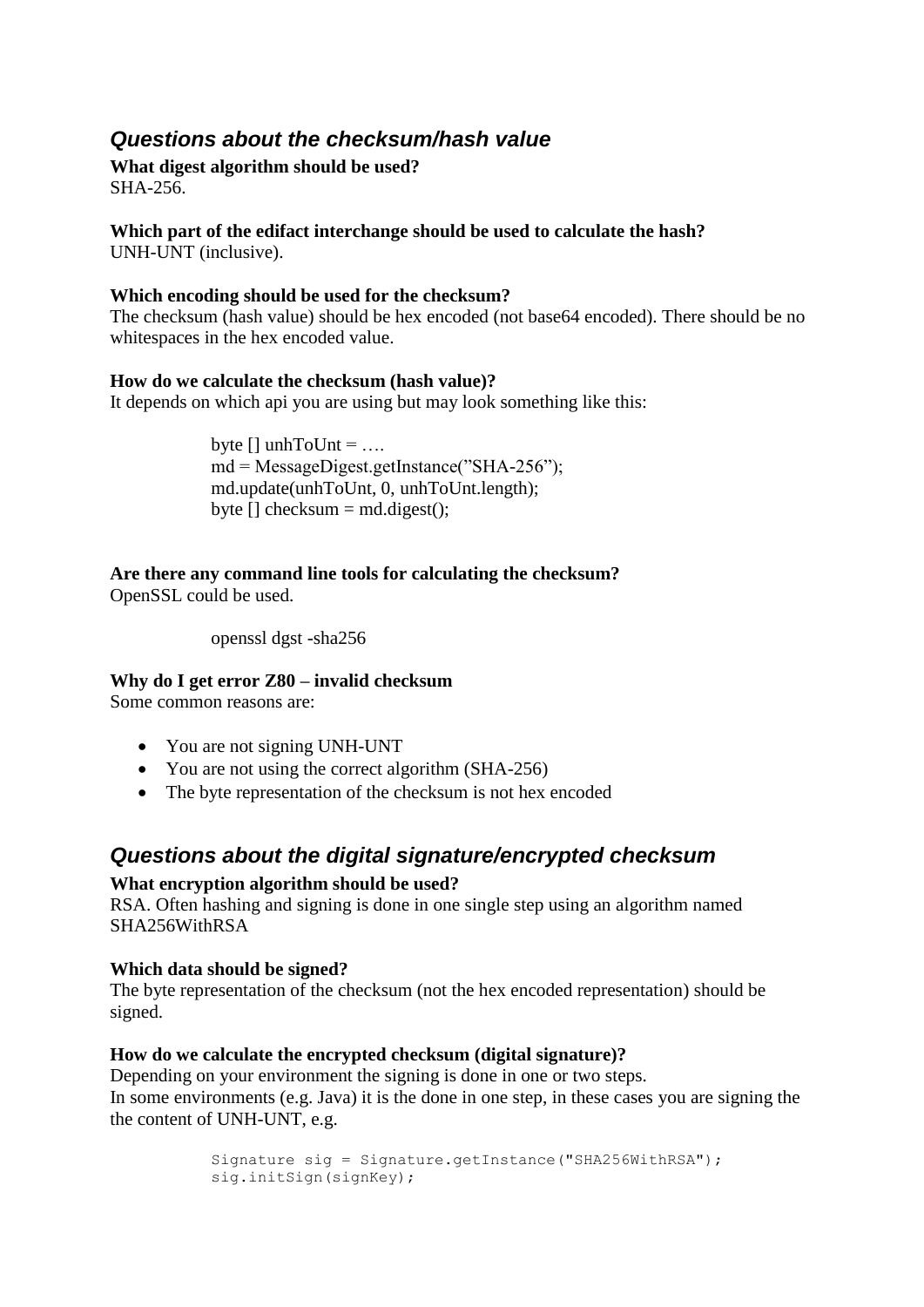```
sig.update(unhToUntString, 0, unhToUntString.length);
byte [] bytes = sig.sign();
```
In other environments its done in two steps (e.g. Microsofts Crypto API). In these cases the hash is created using UNH-UNT and the signature is created using the byte representation of the hash, e.g.

```
bResult = CryptHashData(hHash, unhUntString, cbRead, 0 ); 
bResult = CryptSignHash(hHash, AT SIGNATURE, NULL, 0,
pbSignature, &dwSigLen );
```
#### **Which encoding should be used for the digital signature**

The encrypted cryptographic checksum (digital signature) should be hex encoded, not base64 encoded. There should be no whitespaces in the hex encoded value.

#### **We are not ready to send complete EDIFACT-files yet, but would like to have our signature implementation verified. If we send an encrypted checksum, could you verify it?**

No, we need the entire EDIFACT interchange.

#### **Which padding algorithm should be used**

Padding according to RSASSA-PKCS1-v1\_5. This is probably the default in your api.

#### **Are there any command line tools for signing/verifying signatures?**

OpenSSL could be used.

openssl rsautl –sign openssl rsautl –verify

#### **Why do I get Z81 Invalid digital signature (cryptographic checksum).**

Make sure you are:

- signing with the correct private key
- signing the byte representation of the checksum (not the hex encoded checksum)
- hex encoding the cryptographic checksum
- using the correct algorithm (sha256withrsa)

## *Questions about the autack message*

#### **Are there any sample autack available?**

[http://www.tullverket.se/download/18.3dbb41be12fafdeeda880001205/example\\_interchange\\_](http://www.tullverket.se/download/18.3dbb41be12fafdeeda880001205/example_interchange_CUSDEC_or_CUSRES_and_AUTACK_PKI.pdf) [CUSDEC\\_or\\_CUSRES\\_and\\_AUTACK\\_PKI.pdf](http://www.tullverket.se/download/18.3dbb41be12fafdeeda880001205/example_interchange_CUSDEC_or_CUSRES_and_AUTACK_PKI.pdf)

#### **What is USH[2].0534 "Security Reference Number"?**

Security Reference Number is an unique internal reference number from security header (USH) to find corresponding USY-segments. It is basically a counter, SRN01, SRN02, SRN03 generated by the sender, however only one value (e.g. SRN01) will be used since only one signature is supported

#### **What is USH[2].0511 "Security party identification"?**

Security party identification is your eori-number (including the country prefix). It is not the certificate serial number and it should not be be base64- or hex-encoded.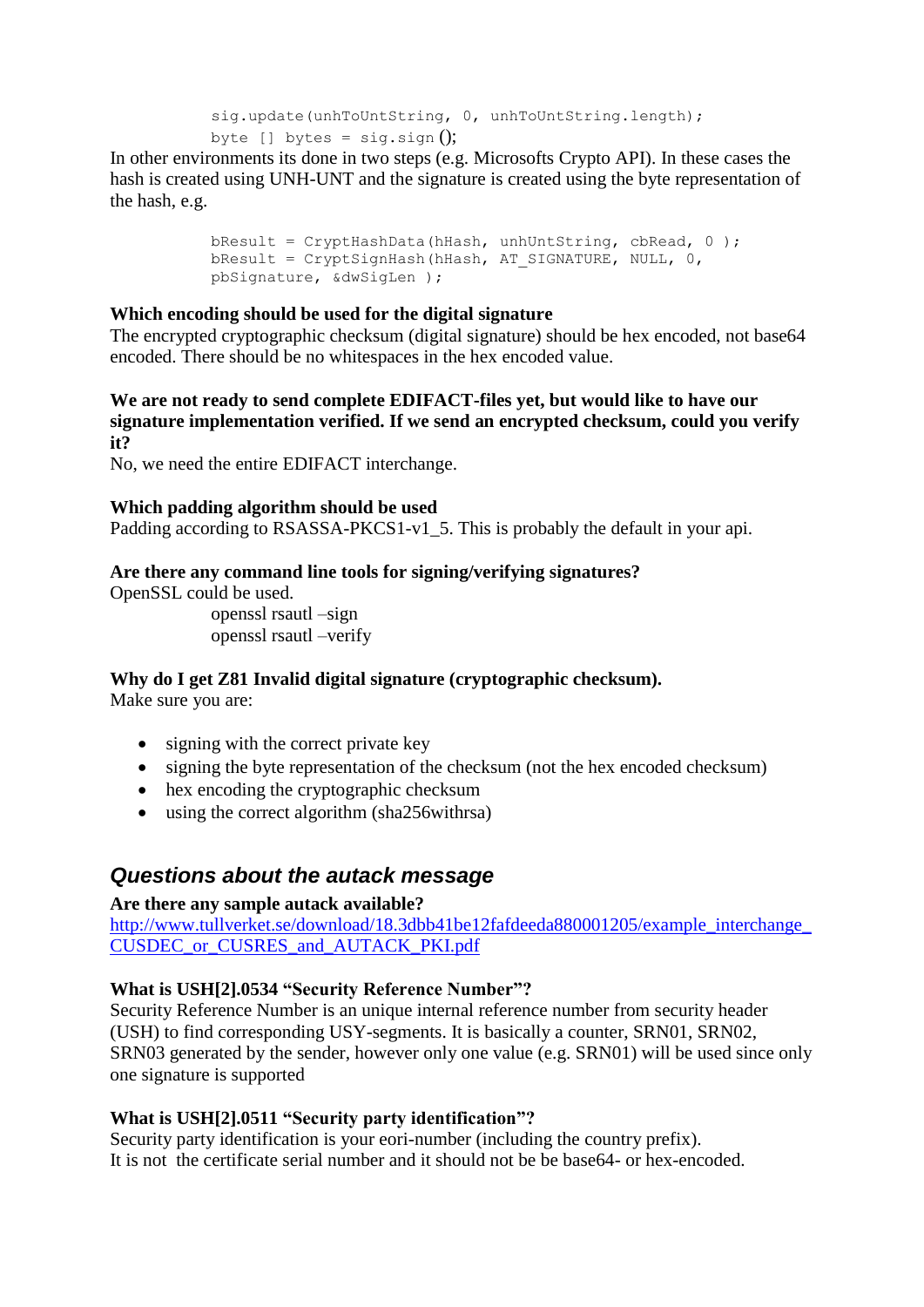## **What is USC[4].0536 "Certificate reference"?**

It is the certificate serial number, that is the base 64 encoded byte representation of the serial number of your certificate. A common error is to use the hex encoded representation shown in some certificate viewers.

Another common error is to use the eori number from subject distinguished name.  $(SERIALNUMBER=, OU=, O=, C=.CN=...)$ 

#### **What is USC[4].0538 "Key name"?**

It is an base64 encoded byte representation of the key identifier in the authority key identifier field of the certificate. This is used by swedish customs to determine which issuer your certificate should be validated against.

For example the base 64 representation of the authority key identifier id issued by "CN=Swedish Customs Public CA 1.0, SERIALNUMBER=SE2021000969, OU=Only for authorized use, OU=Public Intermediate Certificate Authority, OU=Swedish Customs, O=Tullverket, C=SE" will look like:

PS1IRSLAUC0cmps4EQMSDUL77f8=

#### **Why do we need certificate serial number, authority key identifier and checksum? Shouldn't digital signature be enough?**

The validation is performed by the following steps:

- 1. Calculating the message checksum (SHA-256). This checksum is also compared with the unencrypted checksum in the autack.
- 2. Retrieving the public key for the certificate indicated by the serial number, issued by the authority indicated by authority key identifier.
- 3. Decrypting the digital signature with the public key indicated in certificate serial number issued by indicated authority key identifier.
- 4. Comparing the decrypted digital signature with the message checksum.

## *Questions about the certificate serial number*

## **How do we read the certificate serial number from our certificate?**

Exactly how it is done depends on which api you are using, using, but it may look something like this in Java:

```
BigInteger serial = x509Certificate.getSerialNumber().
new Base64Encoder().encode(serial.toByteArray());
or something like this in C#
System.Convert.ToBase64String(X509Certificate.GetSerialNumber());
```
The certificate serial number is not the same as SERIALNUMBER the subject distinguished name field.

#### **Which encoding should be used for the certificate serial number.**

The byte representation of the serial number should be base 64 encoded. A common error is to use hex encoding instead of base64 encoding since the serial number is shown as hex in most certificate viewers. In Unix a hex encoded value may be changed to base64 using: echo "00 97 95 45 e3 c4 c2 59 ef " | xxd -r -p | openssl base64 AJeVRePEwlnv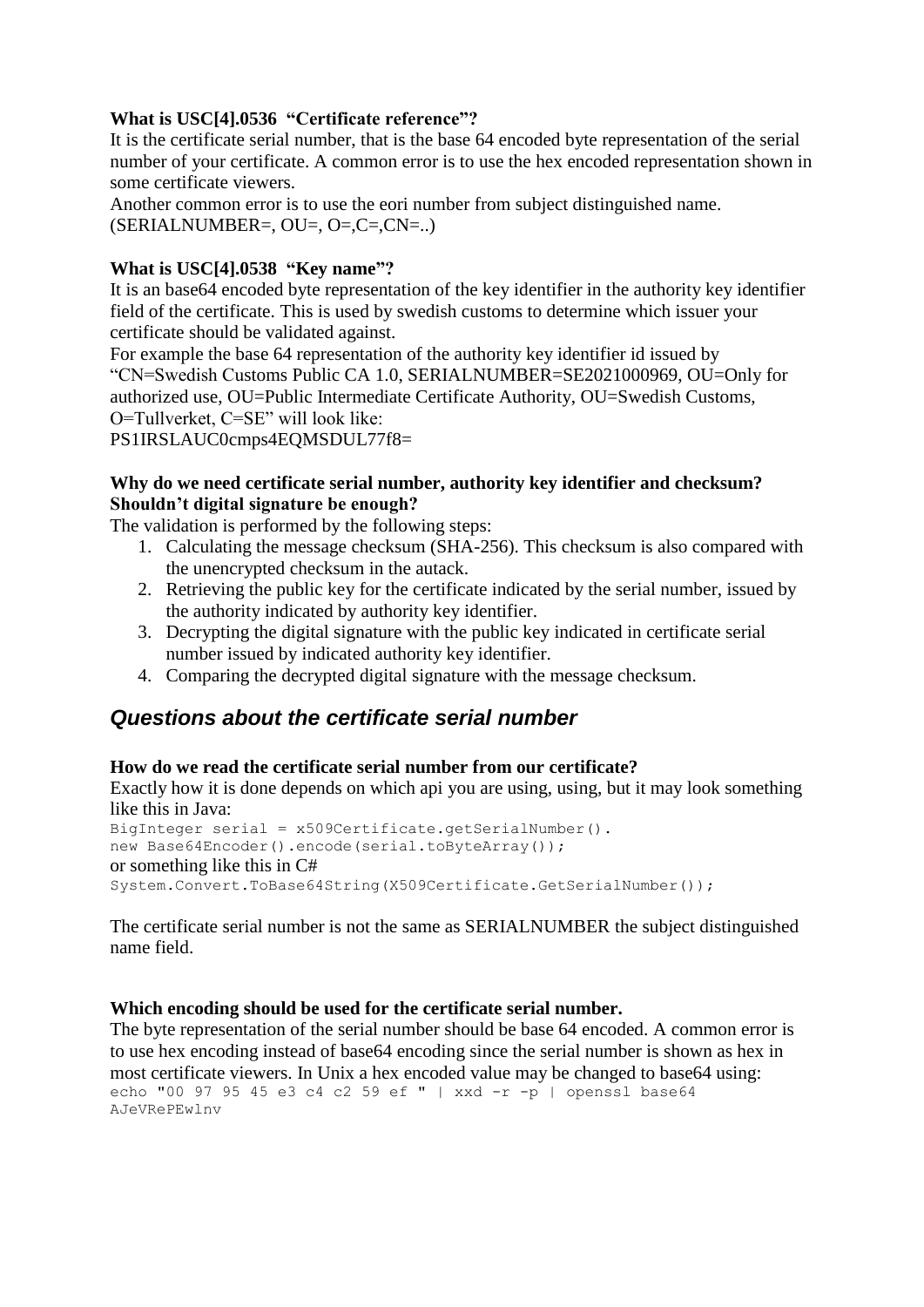# *Questions about the authority key identifier*

## **What is the authority key identifier field and how is it used?**

The certificate field authorityKeyIdentifier is used to uniquely identify the parent certificate used to sign a certificate. The authorityKeyIdentifier field in a certificate is the same as the subjectKeyIdentifier field of the issuer certificate. This field is divided into the following subfields (see RFC 5280):

- keyIdentifier Contains a checksum of the parent certificate's public key.
- authorityCertIssuer Issuer of the parent certificate
- authorityCertSerialNumber Certificate serial number for parent certificate

The subfield keyIdentifier is used for signature certificates issued by Swedish Customs. To verify the signature, the recipient must have access to the sender's signature certificate. In the Swedish Customs' implementation of the EDIFACT format, no signature certificate is included in the AUTACK message. However, the AUTACK message includes certificate serial number, and a reference to the CA, authorityKeyIdentifier [keyIdentifier]. The fields serialNumber and authorityKeyIdentifier [keyIdentifier] uniquely identify the certificate used to sign the document which is necessarily to select the correct certificate. See also section 4.2.1.1 of<http://www.rfc-editor.org/rfc/rfc5280.txt>

## **How do we read authority key identifier from our certificate?**

Read the keyIdentifier for AuthorityKeyIdentifier from the certificate issued to your company by Swedish customs and base 64 encode this value. Authority key identifier is found in extension 2.5.29.35. Exactly how this is done depends on which api you are using, using, but it may look something like this:

```
byte[] extvalue = 
x509Certificate.getExtensionValue("2.5.29.35");
DEROctetString oct = (DEROctetString) (new ASN1InputStream (new
ByteArrayInputStream(extvalue)).readObject());
AuthorityKeyIdentifier keyId = new 
AuthorityKeyIdentifier((ASN1Sequence) new ASN1InputStream(new 
ByteArrayInputStream(oct.getOctets())).readObject());
base64Encode(keyId.getKeyIdentifier());
```
## **Which encoding should be used for the authority key identifier id?**

The byte representation of the authority key identifier id should be base 64 encoded. A common error is to use hex encoding instead of base64 encoding since the authority key identifier is shown as hex in most certificate viewers.

In Unix a hex encoded value may be converted to base64 using:

```
echo "3d 2d 48 45 22 c0 50 2d 1c 9a 9b 38 11 03 12 0d 42 fb ed 
ff" | xxd -r -p | openssl base64
PS1IRSLAUC0cmps4EQMSDUL77f8=
```
## *Questions about documentation*

## **Where do I find documentation for the PKI-based security concept?**

You will find "Guidelines and Instructions on Security for Electronic Data Interchange (EDI)" in the URL

http://www.tullverket.se/download/18.2bfaa48c13036155bb680003360/Riktlinier\_sakerhet\_E [DI\\_version\\_2.0+EN.pdf](http://www.tullverket.se/download/18.2bfaa48c13036155bb680003360/Riktlinjer_sakerhet_EDI_version_2.0+EN.pdf)

**Where do I find the Swedish customs public certificates, issuer certificates and root certificates?**